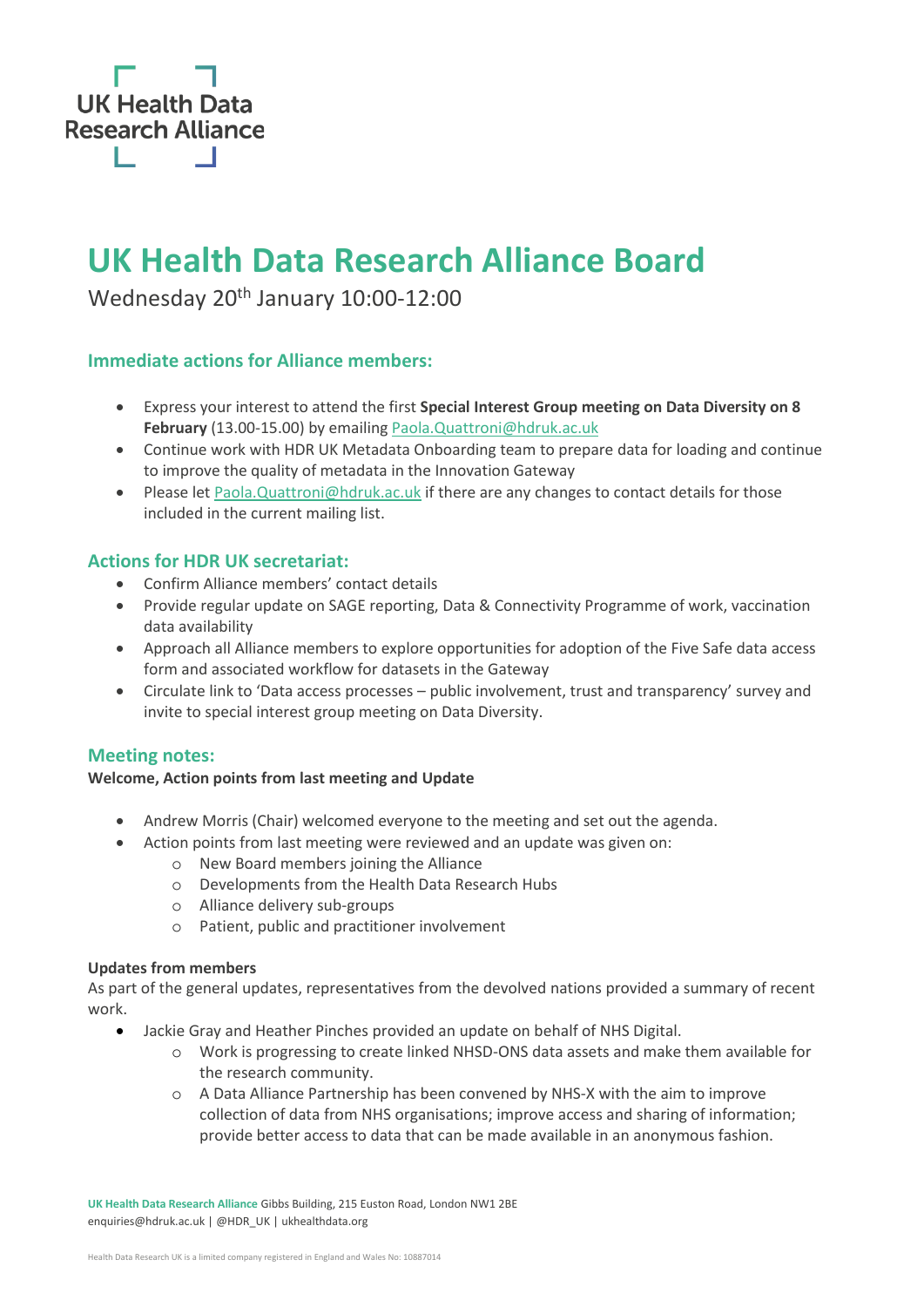

- o Work with ICO in progress on developing a new Article 40 code of conduct for healthcare and provide guidance building on available resources. The Code of Conduct is being progressed through the Health and Care IG Panel.
- o Work on getting vaccination data into NHSD is progressing.
- Indra Joshi, NHSX highlighted that access to the [National COVID-19 Chest Imaging Database \(NCCID\)](https://web.www.healthdatagateway.org/dataset/31f0148b-f965-4136-ab39-6c5bbbf8c2d9) has now been extended to hospitals and universities across the country who are using the images to track patterns and markers of illness. In subsequent discussion, the [Buyers Guide to AI in Health](https://www.nhsx.nhs.uk/media/documents/NHSX_A_Buyers_Guide_to_AI_in_Health_and_Care_KVjMIWP.pdf)  [and Care](https://www.nhsx.nhs.uk/media/documents/NHSX_A_Buyers_Guide_to_AI_in_Health_and_Care_KVjMIWP.pdf) was also highlighted as an available resource.
- Alex Newberry provided an update on behalf of Public Health Wales.
	- o Work on legacy contracts for accessing data beyond the pandemic
	- o Consultation in Wales about replacing NHS Informatics to improve data processing
	- o Work with the Department of Health on a new research strategy, where the data element is strong.
	- o Onboarding of vaccination data from the Welsh Immunisation Service.
- David Crossman and Phil Couser provided an update on behalf of Public Health Scotland and Scottish government.
	- o Focus on COVID research and importance of bringing data together to make decisions on management of pandemic.
	- o Research Data Scotland has been created and service will be provided by Public Health Scotland and eDRIS.
	- o Programme of the Scottish government in the last year has seen Artificial Intelligence as a major deliverable.
	- o Consideration on linking work on AI and whether HDR UK could have a role in developing an AI stream.
	- o In relation to data for secondary use and with high volumes of data flowing to the government for analyses, consideration should be given how the public is involved and how to maintain public trust.

#### **Black Internship programme**

Tammy Palmer provided an update on the Black Internship programme. Twenty-one organisations are taking part on the programme with approximately 3405 internships being offered. Interviews to identify suitable interns are already taking place and successful applicants will be notified of outcomes the first week of February.

#### **Vaccine research**

Janet Valentine (CPRD) provided an overview of vaccine data flows.

- Pharmacovigilance Vaccination data are flowing to MHRA supported by CPRD.
- Partnership with NHSD (as processor) on making three datasets available: vaccination dataset, adverse reaction datasets and SUS raw data (already in NHSD).
- CPRD will have around 25% population coverage linked data.
- Data are expected to be available for the research community by end of March.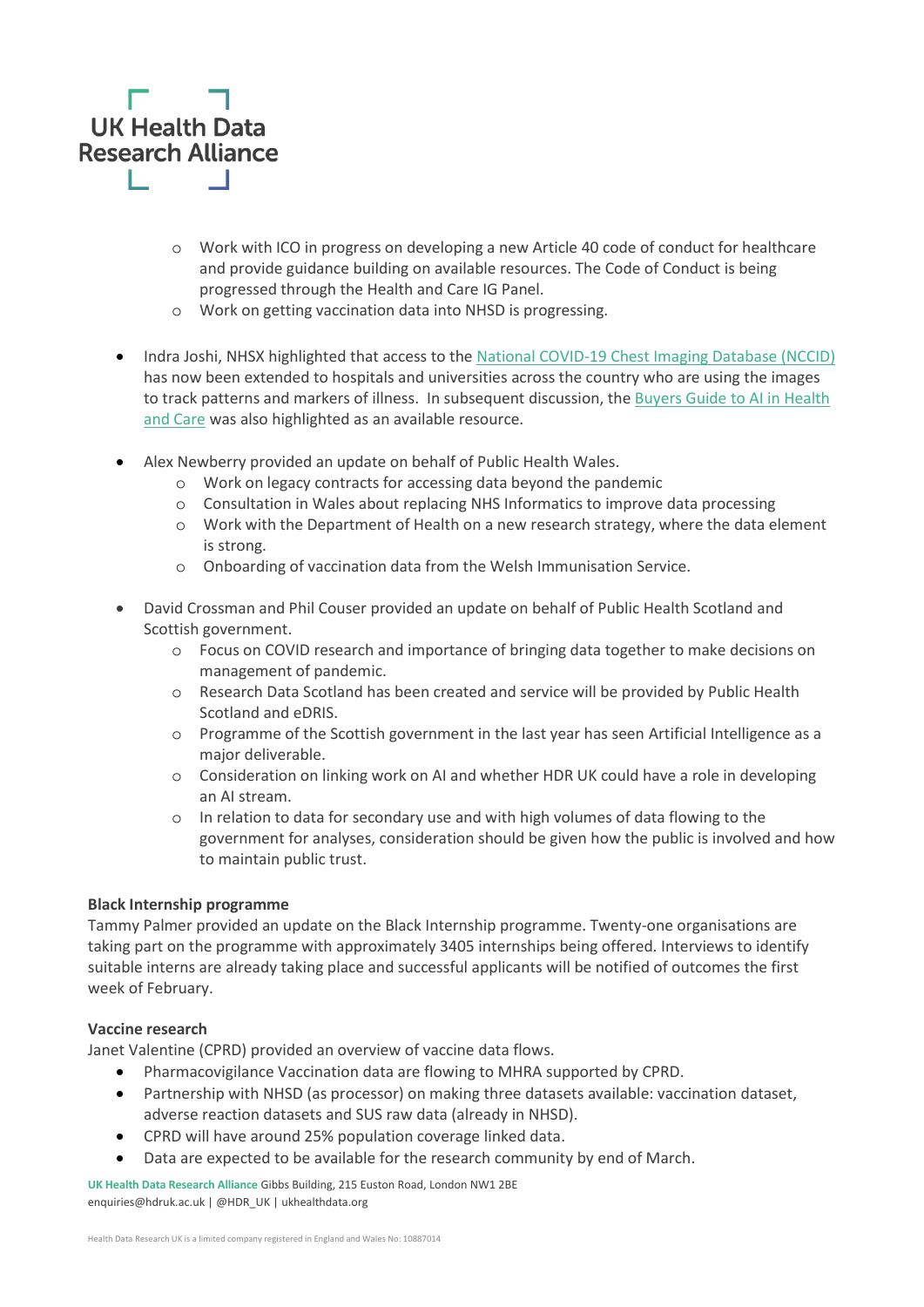

• When answering research questions around vaccination, it is important to connect groups and avoid duplication of efforts.

David Seymour (HDR UK) provided an update on recent involvement of Data & Connectivity National Core Study in accelerating vaccine data availability for research.

- Data & Connectivity National Core Study is supporting the UK Vaccines Science Coordination group chaired by Professor Wendy Barclay. The group has identified a set of research questions aimed at addressing topics around effectiveness of vaccines, effect of vaccines on virus transmission, immunity and how dosing schedules affects efficacy of vaccines. To support answers to these research questions a sophisticated data infrastructure is needed.
- Working on definition of minimum dataset at point of care to be recorded.
- ONS is receiving data feeds directly by NHS England. Both NHSD and ONS are working towards a joint controllership to enable access to this data for research.
- Major efforts to accelerate vaccination data flows are ongoing in all devolved nations.

#### **COVID-19 National Core Studies – Data & Connectivity**

- Work driven by the National Core Study programme and the of [Data & Connectivity Study](https://www.hdruk.ac.uk/covid-19/covid-19-national-core-studies/) is continuing at pace.
- Twelve project teams have been funded through a rapid funding call to answer priority questions driven by use of priority datasets made available through the [Innovation Gateway.](https://web.www.healthdatagateway.org/collection/6372136984450563) All project teams are expected to submit their first data access request through the Gateway by January 31st.
- The Board acknowledged the need of addressing the fragmentation of work leveraging crosssectoral opportunities. We have an opportunity to unify strands across core studies and propagate the conversation to non-core studies.
- It was noted that studies not currently part of the National programme are still of great importance and it will be interesting to see how these will fit within the National Core Studies work.
- The latest COVID-19 Round-up can be accessed [here.](https://www.hdruk.ac.uk/news/covid-19-research-roundup-28-january-2021/)
- The latest SAGE report (26 Jan 2021) can be found [here.](https://www.hdruk.ac.uk/wp-content/uploads/2021/01/2021-01-26-Health-Data-Research-UK-SAGE-report-2.pdf)

#### **Innovation Gateway**

- Peggy Barthes-Streit presented recent updates on development of the [Innovation Gateway](https://www.healthdatagateway.org/) and data access work.
- The first version of the Five Safe data access application form is now available for NHS Digital, SAIL, Databank, Public Health Scotland, Health and Social Care Northern Ireland, Office for National Statistics, and INSIGHT. This is currently being used by the data custodians to provide access to COVID-19 related datasets as part of the National Core Study programme as well as to INSIGHT datasets.
- The HDR UK team will be approaching all Alliance members to explore options to replace their current enquiry form with the new Five Safe data access request form.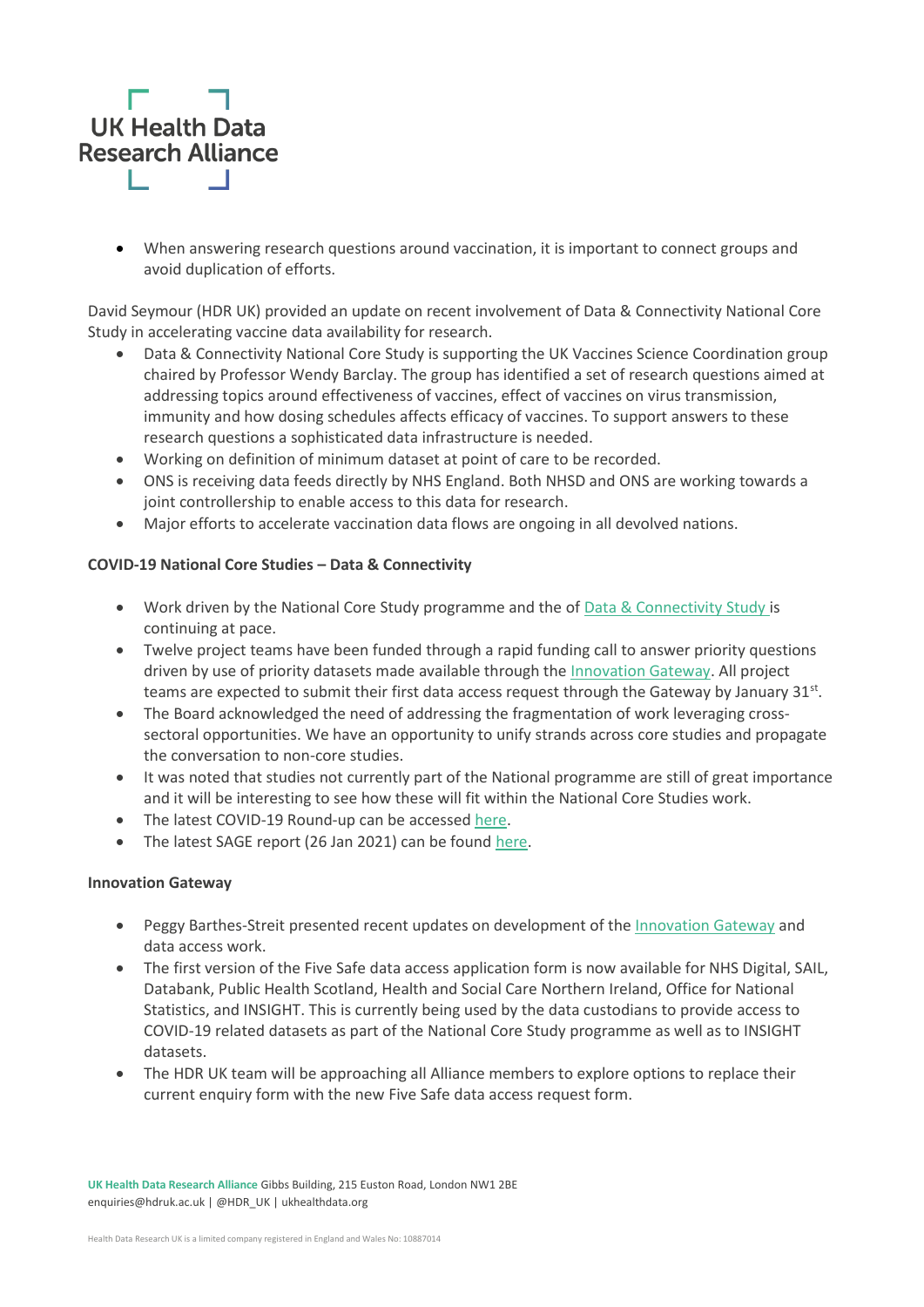# **UK Health Data Research Alliance**

#### **Data Access Registers**

David Seymour and Sinduja Manohar introduced a project aimed at improving transparency on how health data is used for research and innovation across the UK. A paper outlining 'data access volumes and estimates' was circulated before the meeting.

Alliance members are now requested to:

- 1. Provide feedback on the estimates outlined in the paper.
- 2. Contribute to the list of public data access registers where their organisation is not listed.
- 3. Continue to support the onboarding of metadata for any datasets made available for research by their organisation.
- 4. Support the continued development of the gateway as a common data access request portal by adopting the Five Safes form and associated workflow.
- 5. Engage in the work being undertaken on Data Access Registers to increase the number and accessibility of them and improve how the information is presented to a lay audience, including the role of the Gateway in improving transparency of data access

The Board welcomed this work and agreed that improving transparency on how health data is accessed and used is important for the public, researchers and funders.

The Board proposed to focus on

- Best practice and standard way of communicating how data is used
- Linking outputs to application and tracking
- Identifying a minimum set of information available

The Board cautioned that maintenance of registers, responsibilities and resources are aspects to consider when planning this work.

#### **Next Alliance Board meetings**

The next Alliance Board meetings will take place via Zoom on:

- 20 April 14.00-16.00
- 14 July 14.00-16.00
- 20 Oct 10.00-12.00

Please save the dates, a calendar invite will follow.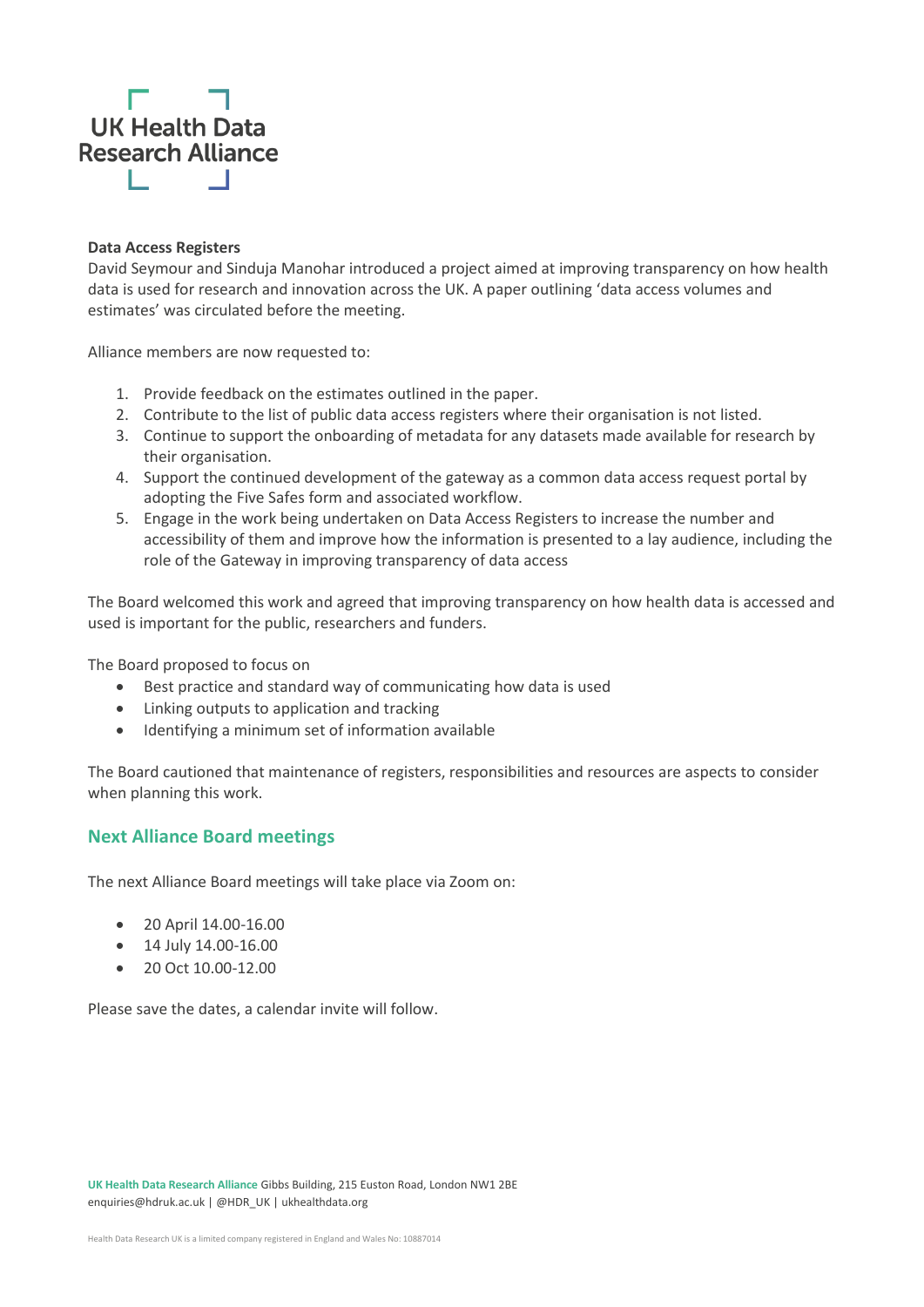

### **Appendix**

#### **Attendees via Zoom**

| <b>Name</b>            | Organisation                                                |
|------------------------|-------------------------------------------------------------|
| David Jenkison         | <b>Brain Tumour Charity</b>                                 |
| Chris Orton            | <b>SAIL Databank</b>                                        |
| Brendan O'Brien        | <b>NHS National Services Scotland</b>                       |
| Matt Cooper            | Data-CAN                                                    |
| Mark Beggs             | <b>NCIMI</b>                                                |
| Andy Roddam            | Our Future Health                                           |
| David Crossman         | <b>Scottish Government</b>                                  |
| Janet Valentine        | <b>CPRD</b>                                                 |
| Colin Smith            | <b>UK Brain Bank Network</b>                                |
| <b>Mark Howells</b>    | Nottinghamshire Healthcare NHS Foundation Trust             |
| Nicola Armstrong       | <b>HSCNI</b>                                                |
| Phil Quinlan           | <b>Tissue Directory Coordination Centre</b>                 |
| David Ford             | <b>SAIL DataBank</b>                                        |
| <b>Hilary Fanning</b>  | University Hospitals Birmingham NHS Foundation Trust        |
| Sneha Anad             | University of Oxford, RCGP Research and Surveillance Centre |
| Neena Modi             | <b>NDAU Imperial College</b>                                |
| Indra Joshi            | <b>NHSX</b>                                                 |
| Suzie Gallier          | <b>PIONEER</b>                                              |
| Julia Hippisley-Cox    | QResearch                                                   |
| Stephen Lock           | <b>NIHR Clinical Research Network</b>                       |
| <b>Tim Skelton</b>     | University Hospitals Leicester NHS Foundation Trust         |
| <b>Eleanor Hall</b>    | <b>Gut Reaction</b>                                         |
| <b>Mark Howells</b>    | Nottinghamshire Healthcare NHS Foundation Trust             |
| Alex Newberry          | <b>Wales Government</b>                                     |
| Yvonne Silove          | <b>HQIP</b>                                                 |
| <b>Heather Pinches</b> | <b>NHS Digital</b>                                          |
| <b>Steven Casson</b>   | Public Health England                                       |
| Shekha Modhw           | <b>UHB</b>                                                  |
| Alastair Denniston     | <b>INSIGHT</b>                                              |
| Jon Smart              | Swansea University                                          |
| Shaun Cochrane         | Guy's and St Thomas Hospital                                |
| Phillip Courser        | <b>Public Health Scotland</b>                               |
| Nic Timpson            | <b>ALSPAC</b>                                               |
| David Porteous         | <b>Generation Scotland</b>                                  |
| Jackie Gray            | <b>NHS Digital</b>                                          |
| Mark Weeks             | <b>Gut Reaction</b>                                         |